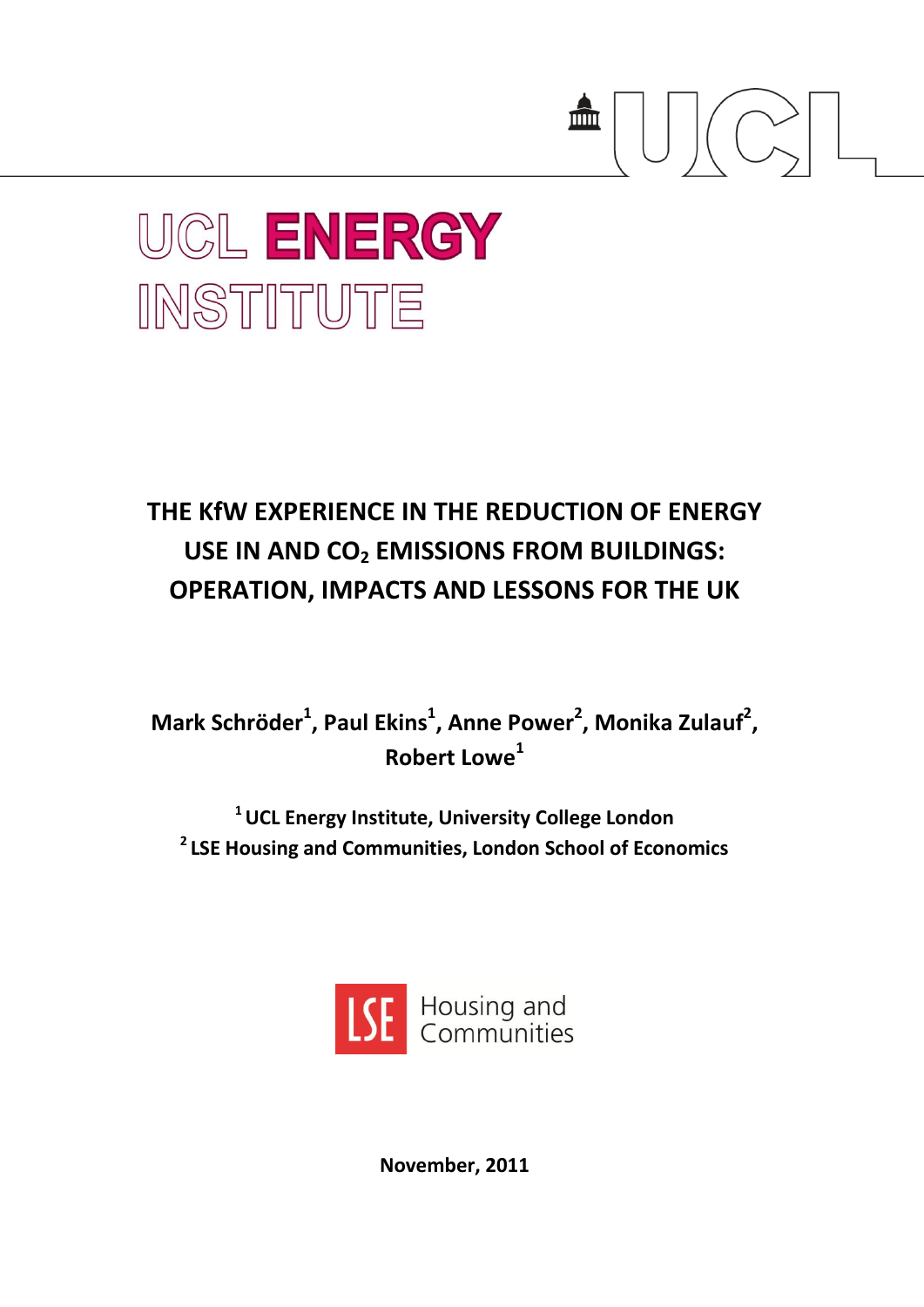#### **CONTENTS**

#### **Acknowledgments**

#### **Glossary**

#### **Executive Summary**

#### **I Purpose of this Report**

#### **II Introduction to KfW**

#### **III KfW's history**

- III.1 Germany after WWII
- III.2 Reconstruction Loan Company: KfW 1950-2000

#### **IV The Context for KfW Today**

- IV.1 Energy and Climate Change Policy in the EU
- IV.2 Germany's Approach to Climate Policy

#### **V KfW Today**

#### **VI KfW's Climate and Environmental Protection Programme**

- VI.1  $CO<sub>2</sub>$  Reduction Programme ( $CO<sub>2</sub>$ -Minderungsprogramm)
- VI.2  $CO<sub>2</sub>$  Building Rehabilitation Programme (CO<sub>2</sub>-Gebäudesanierung)
- VI.3 KfW's current procedures and processes
- VI.4 National support for KfW's loans

#### **VII Germany's climate policy achievements**

- VII.1 Renewable energy,  $CO<sub>2</sub>$  and the economy
- VII.2 Energy saving and energy-efficient buildings, 2006-2009
- VII.3 Reasons for success
- VII.4 Outstanding challenges
- VII.5 Looking Ahead

#### **VIII Lessons from the KfW experience for the UK**

- VIII.1 The Green Deal, Energy Company Obligation and Green Investment Bank
- VIII.2 Comparing the housing and energy and energy efficiency contexts in Germany and the UK

#### **References**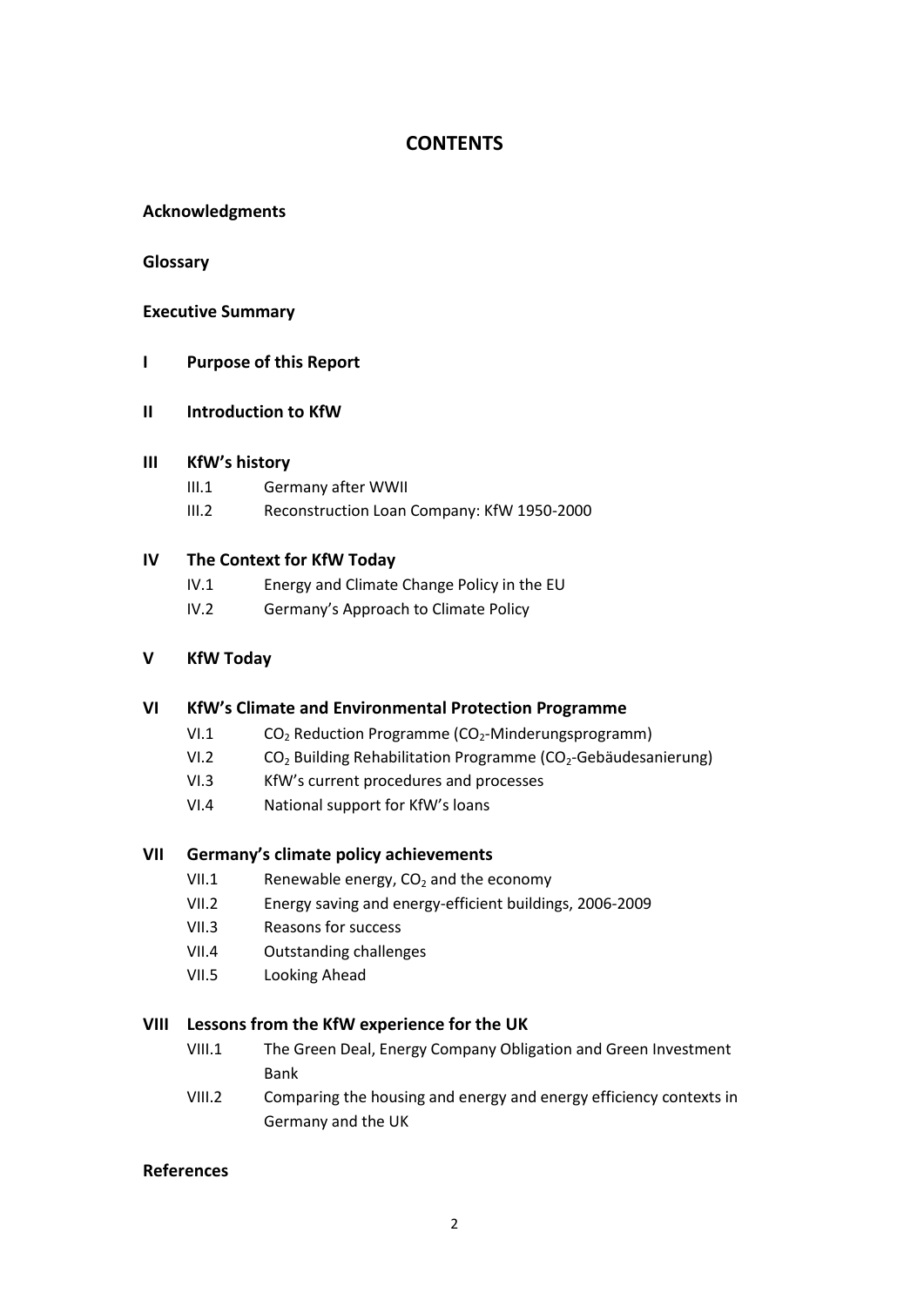#### **List of Tables and Figures**

- Table 1: Results for  $CO_2$ -Reduction-Programme (96) and  $CO_2$ -Building-Rehabilitation-Programme (01)
- Table 2: Efficiency House Standard showing energy use in kWh per m² p.a. for houses of different energy efficiency
- Table 3: KfW subsidies for measures reaching different energy efficiency standards
- Table 4: Take-up of KfW programmes energy-efficient new building and refurbishments, 2006-2009
- Figure 1: Rise in energy costs for gas, heating oil and other household users (excluding electricity) compared with rises in rent, water, waste and other household costs, 2000 – 2009
- Figure 2: Distribution of energy between activities by sector in Germany 2007 (%)
- Figure 3: Distribution of German housing stock including new buildings
- Figure 4: KfW's business areas
- Figure 5: CO<sub>2</sub> Reduction Programme; economic functional chain, I/O Analysis
- Figure 6:  $CO<sub>2</sub>$  Reduction Programme,  $CO<sub>2</sub>$  emissions from 1996 to 2001
- Figure 7: Illustration of steps towards securing a KfW loan Promotion of Energy Efficiency in the Housing Sector
- Figure 8: Support of KfW programmes via federal budget.

#### **List of Boxes**

- Box 1: EU Recast Directive on Energy Performance of Buildings (EPBD) (2002/91/EC)
- Box 2: Savings arising from a KfW financing package
- Box 3: Barriers to progress
- Box 4: Differences between Germany and the UK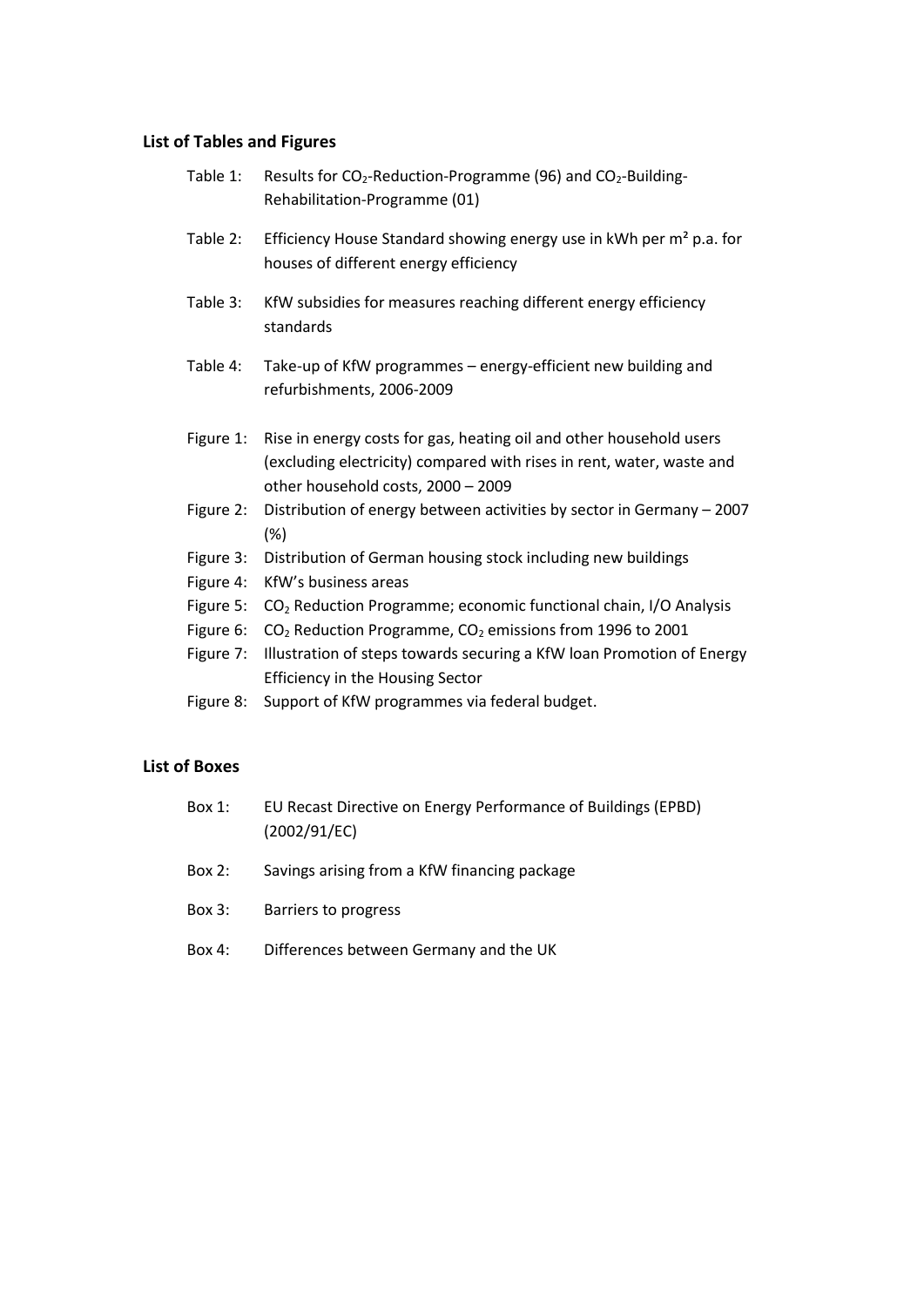### **Acknowledgements**

This report was made possible through a generous grant by The Sainsbury Family Charitable Trusts (Ashden Trust, Tedworth Trust, JJ Charitable Trust and the Mark Leonard Trust) to the UCL Energy Institute, University College London, which is gratefully acknowledged. Some of the grant was used to enable Anne Power and Monika Zulauf from the London School of Economics to adapt research they recently completed for the Brookings Institution in Washington DC, resulting in the report *Cutting Carbon Costs* on which we have drawn heavily for this work. We would like to express our deep gratitude to the Brookings Institution for commissioning this research.

The full *Cutting Carbon* Costs report may be viewed at:

[http://www.brookings.edu/~/media/Files/rc/papers/2011/0902\\_germany\\_energy\\_power\\_zulauf/09](http://www.brookings.edu/~/media/Files/rc/papers/2011/0902_germany_energy_power_zulauf/0902_energy_power_zulauf.pdf) 02 energy power zulauf.pdf

The summary report may be viewed at:

[http://www.brookings.edu/~/media/Files/rc/papers/2011/0317\\_germany\\_energy\\_power\\_zulauf/03](http://www.brookings.edu/~/media/Files/rc/papers/2011/0317_germany_energy_power_zulauf/0317_germany_energy_power_zulauf.pdf) [17\\_germany\\_energy\\_power\\_zulauf.pdf](http://www.brookings.edu/~/media/Files/rc/papers/2011/0317_germany_energy_power_zulauf/0317_germany_energy_power_zulauf.pdf)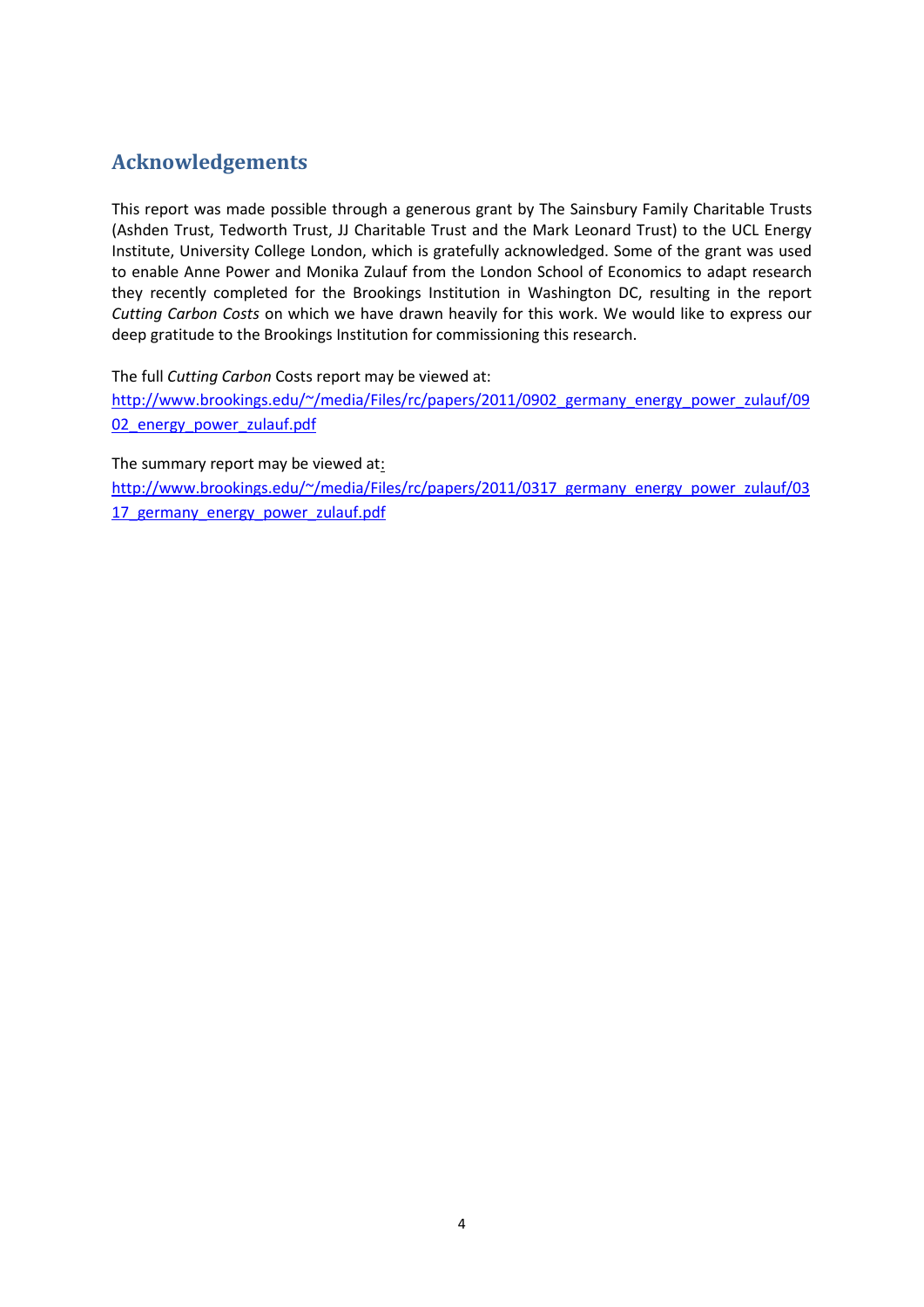#### **Executive Summary**

The widespread devastation of the German housing stock at the end of the Second World War resulted in the creation, as part of the Marshall Plan, of a remarkable bank: the Kreditanstalt für Wiederaufbau (KfW). The bank proved a most effective vehicle for lending, recovering and relending Marshall Plan funds for the reconstruction of German infrastructure and buildings. In subsequent decades the bank expanded and diversified its activities. In the 1970s, in response to the oil price rises, the first German legislation on energy efficiency was passed and KfW started its first lending programmes in this area, offering reduced interest rates for investments in energy efficiency improvements. These continued through the 1980s, but in the 1990s the major emphasis in KfW building programmes was on the refurbishment of the housing stock in the former German Democratic Republic (GDR), following reunification – half the housing stock of the GDR, or 3.6 million dwellings, was refurbished over 10 years.

The 1990s also saw KfW's first programmes devised explicitly in support of climate policy, and it is these programmes that are the major focus of this paper, with a view to exploring how other countries, and particularly the UK, can learn from what KfW has achieved. The achievements are impressive. As of 2010, KfW had financed in total the rehabilitation to high energy efficiency standards of 9 million pre-1979 housing units. Between 2006 and 2009 KfW programmes retrofitted 1 million existing homes with energy-efficient products, and approximately 400,000 highly energyefficient new homes were built, directly generating approximately a quarter of a million jobs per year, largely in the construction and supply chain. Energy efficiency in new buildings has doubled over 2002 - 2009, reducing calculated energy use from 120 kWh/(m<sup>2</sup>a) to 60 kWh/(m<sup>2</sup>a), while renovation has reduced it to approximately 80 kWh/( $m^2$ a) in existing buildings. It is estimated that every €1 of subsidy has leveraged €9 in loans and private investment, with a leverage ratio of 1:10 for the KfW programmes and 1:12.5 for the Market Incentive Programme (MAP). Moreover, KfW energy-saving programmes from 2006-2009 have saved heating costs of €1 billion per year, resulting in reduced carbon dioxide (CO<sub>2</sub>) emissions of almost 4 MtCO<sub>2</sub>/year. CO<sub>2</sub> savings through the support programmes (low-interest loans and investment subsidies through KfW and MAP) are estimated at around 1.2 MtCO<sub>2</sub> per year. Over the lifetime of the investments, the various measures are estimated to have led to long-term savings of around 72 MtCO<sub>2</sub>.

The UK has a number of new policy initiatives related to the improvement of home energy efficiency, including the Green Deal, Energy Company Obligation (ECO) and, less directly, the Green Investment Bank. While the particular history and experiences of KfW mean that its approaches to home energy efficiency could not be transferred directly to the UK, nevertheless a comparison between conditions in the two countries shows that there are a number of important lessons from the activities of KfW that are relevant to what the UK is hoping to achieve.

First, the German 'three-pillar' approach of integrating energy efficiency provisions into a clear framework of regulation, information and support for renewables has served it well, creating a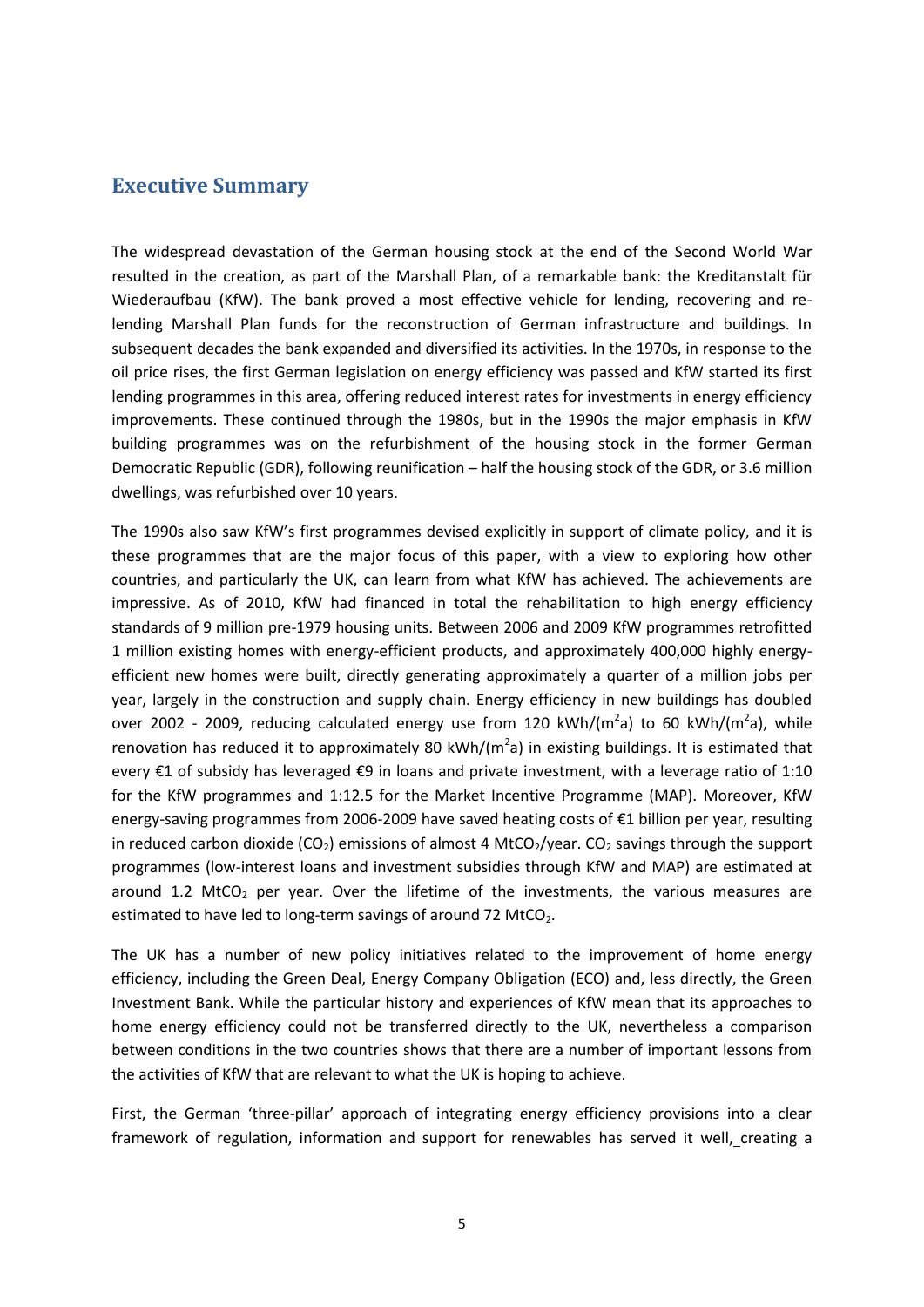strong, enforceable legal standard to underpin change and generating a clear, consistent message about the direction and required radical nature of change.

Second, KfW provides repayable loans on favourable terms, or performance-linked investment subsidies, rather than unconditional subsidies or tax concessions, as a more reliable and sustainable funding mechanism. The UK too is moving towards loans, but without subsidised interest rates and, at present, no provisions for subsidies for more expensive energy efficiency measures. This may not deliver adequate take up of these measures to achieve the large energy efficiency improvements that are required.

Third, the German schemes provide qualified expert advice and installation so that appropriate work is carried out to a high standard. As a result, the promised energy gains and a positive customer experience have been achieved, and over time the German construction industry has acquired great expertise in this area. The UK has much still to prove in this respect, through the accreditation mechanism for energy advisers and energy efficiency installers that is being set up under the Green Deal.

Fourth, German policy requires investments in energy efficiency to be made *before* subsidies for renewable energy are paid. This increases the proportionate contribution renewable energy can make to meeting overall demand, saves money, makes a bigger contribution to the wider goal of climate protection, and provides a more coherent overall message to the public about the need to reduce  $CO<sub>2</sub>$  emissions. The UK has yet to adopt this integrated approach.

Fifth, German policy assumes it is better to adopt a 'whole house approach' to energy saving, even if measures are adopted piecemeal, and high energy efficiency measures only implemented bit by bit as people work on different parts of their houses. This enables the overall ambition for energy efficiency improvement to become clear for energy suppliers and builders, while giving some assurance to government that the required emission reductions will be achieved.

Sixth, policy aims to support experimentation and innovation, to build awareness and familiarity for new approaches to energy efficiency, and to identify successful approaches that can be taken to scale.

Seventh, public buildings have an important role to play, to provide conspicuous examples to the public of what can be achieved by ambitious retrofit measures. This is particularly the case in schools, nurseries and children's centres, where such measures can have important educational benefits as well.

Ultimately, conserving attitudes and behaviour towards energy use, and awareness of the need to reduce greenhouse gas emissions, are going to be required if the necessary step changes in home energy efficiency are to be achieved. In this respect the German public is significantly ahead of the UK. There has so far been widespread public support in Germany of the government's energy saving and green initiatives. This is at least partly because of a perception in Germany that energy saving and climate policy can create energy security and economic benefits for the future. The UK has tried to project similar messages, but so far with less intensity, consistency and supporting policy, and less success.